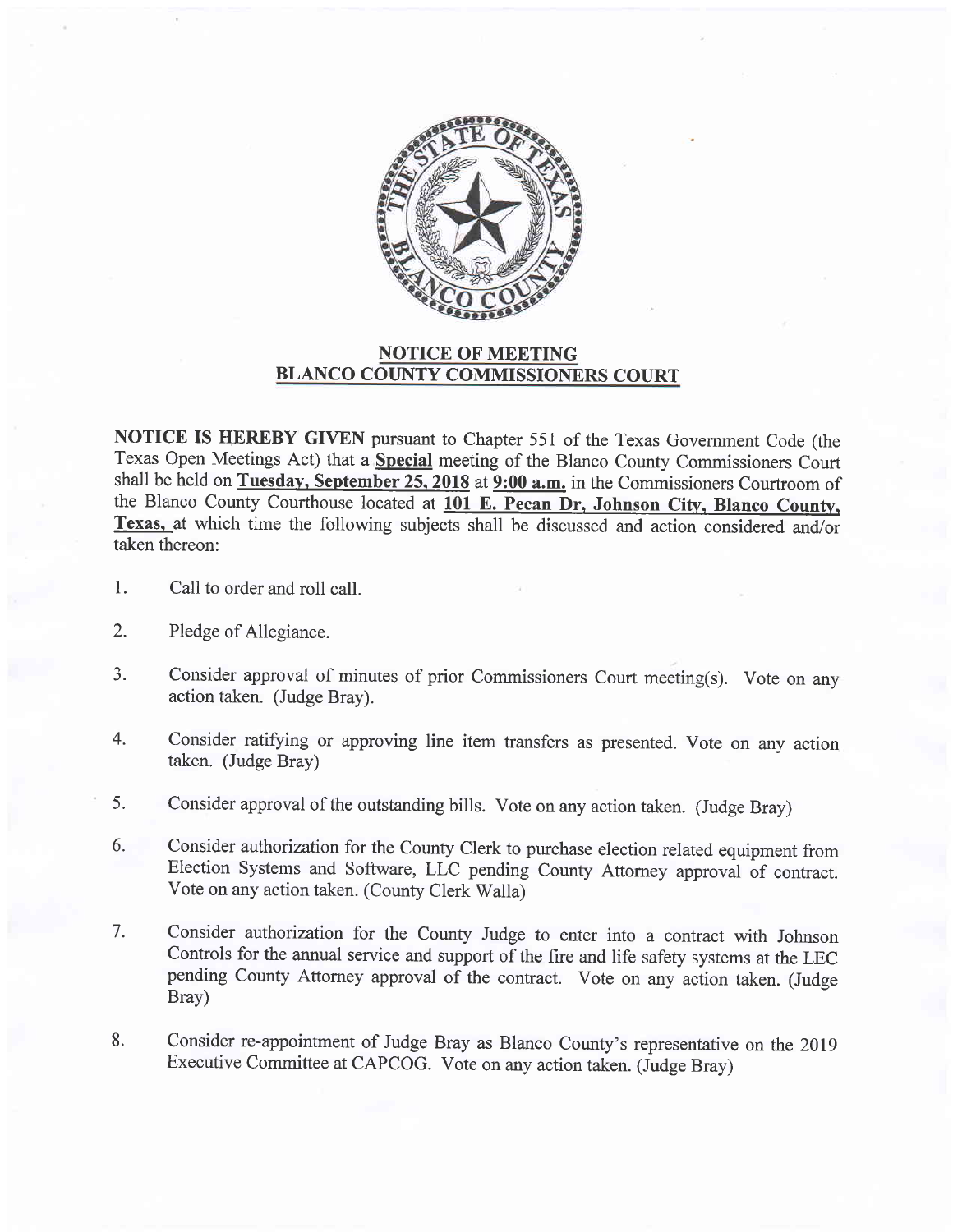- 9. Consider authorization for the County Judge to sign the Workers Compensation application with Texas Association of Counties (TAC). Vote on any action taken. (Treasurer Swift)
- 10. Consider authorization for the County Judge to enter into a contract with knowINK, LLC for the purchase of Poll Pads and a maintenance agreement. Vote on any action taken. (TAC Spies)
- 11. Consider approval of the line item transfer presented in the amount of \$3200 for the purchase of 9 Poll Books. Vote on any action taken. (TAC Spies)
- 12. Consider approval of line item transfer presented in the amount of \$15,513.10. Funds to be held in the special fund and used at a future date. Vote on any action taken. (Commissioner Liesmann)
- 13. Consider authorization for the County Judge to sign a "Release of Liability and Indemnity Agreement" with Lights Spectacular organization. Vote on any action taken. (Judge Bray)
- 14. Consider authorization for the County Judge to sign a "Memorandum of Understanding" between Texas A&M Agrilife Extension Service and Blanco County pertaining to information technology services. vote on any action taken. (Judge Bray)
- Consider burn ban. Vote on any action taken. (Judge Bray) 15.
- Adjourn. 16.

 $\mu$ h SIGNED this the  $\frac{1}{3}$  day of  $\frac{3}{6}$ Stember, 20 18. Brett Bray, County Judge Blanco County, Texas